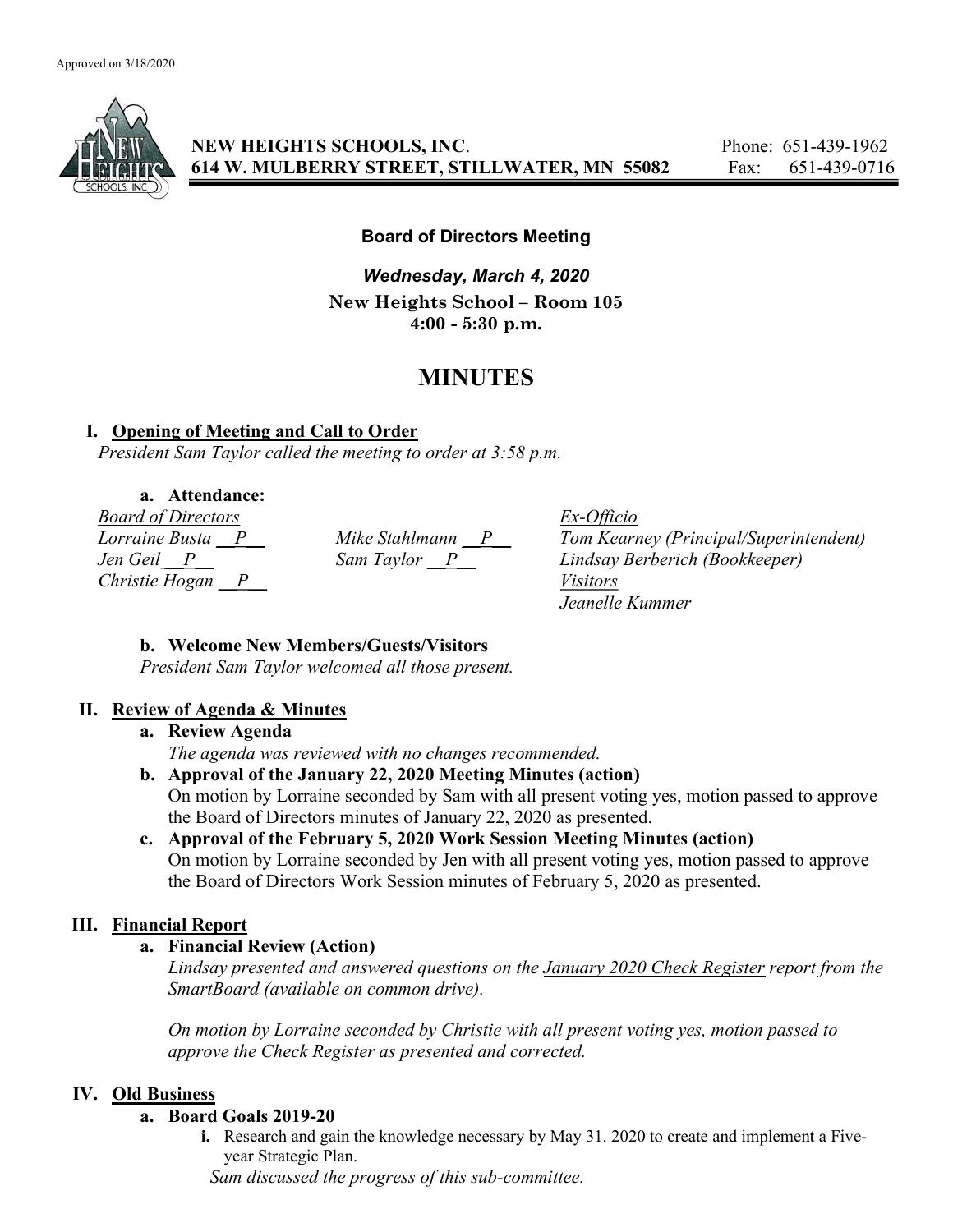ii. To explore niche possibilities within the local community which may redefine and enhance the core academic program for the purpose of increasing enrollment and arrive at a direction by February 2020.

Christie discussed the progress of this sub-committee.

iii. Investigate the possibility of expanding programing such as E-Learning or a Pre-K program. Lorraine discussed the progress of this sub-committee. Tom discussed the new authorizer is on board for helping us make an E-Learning option. Lorraine discussed various suppliers who could meet our goals.

#### V. New Business

#### a. School Choice Week event for January 20-24.

Tom discussed school choice week celebrated nationwide. The elementary did a bulletin board and the secondary We had a three-day week this year due to the weather. The secondary students created a school wide video and will view their results during this week. The Art and English classes created puns and made a magazine for distribution.

#### b. School Calendar 2020-2021

Tom reported that the ISD #834 did not make any changes and our calendar is good.

## VI. Policy Review (action)

a. Policy Revisions for Approval

i. #214- Out-of-State Travel by School Board Members (Sam) Christie led a discussion reviewing this document and recommended changes.

On motion by Sam seconded by Lorraine with all present voting yes, motion passed to approve the Policy #214- Out-of-State Travel by School Board Members as recommended.

- ii. #616- School District System Accountability (Christie) Christie gave us an update and we agreed to table this until the April meeting.
- iii. #413- Harassment and Violence (Jen) Lorraine led a discussion reviewing this document and recommended changes.

On motion by Jen seconded by Lorraine with all present voting yes, motion passed to approve the Policy #603- Curriculum Development as recommended.

iv. #533- Wellness Policy (Sam)

Sam led a discussion reviewing this document and recommended changes.

On motion by Sam seconded by Christie with all present voting yes, motion passed to approve the Policy #533- Wellness Policy as recommended.

## b. Assign Policies for March

i. #507- Corporal Punishment

Lorraine led a discussion on this policy. Christie agreed to review this policy.

ii. #514- Bullying Prohibition

Lorraine led a discussion on this policy. Jen agreed to review this policy.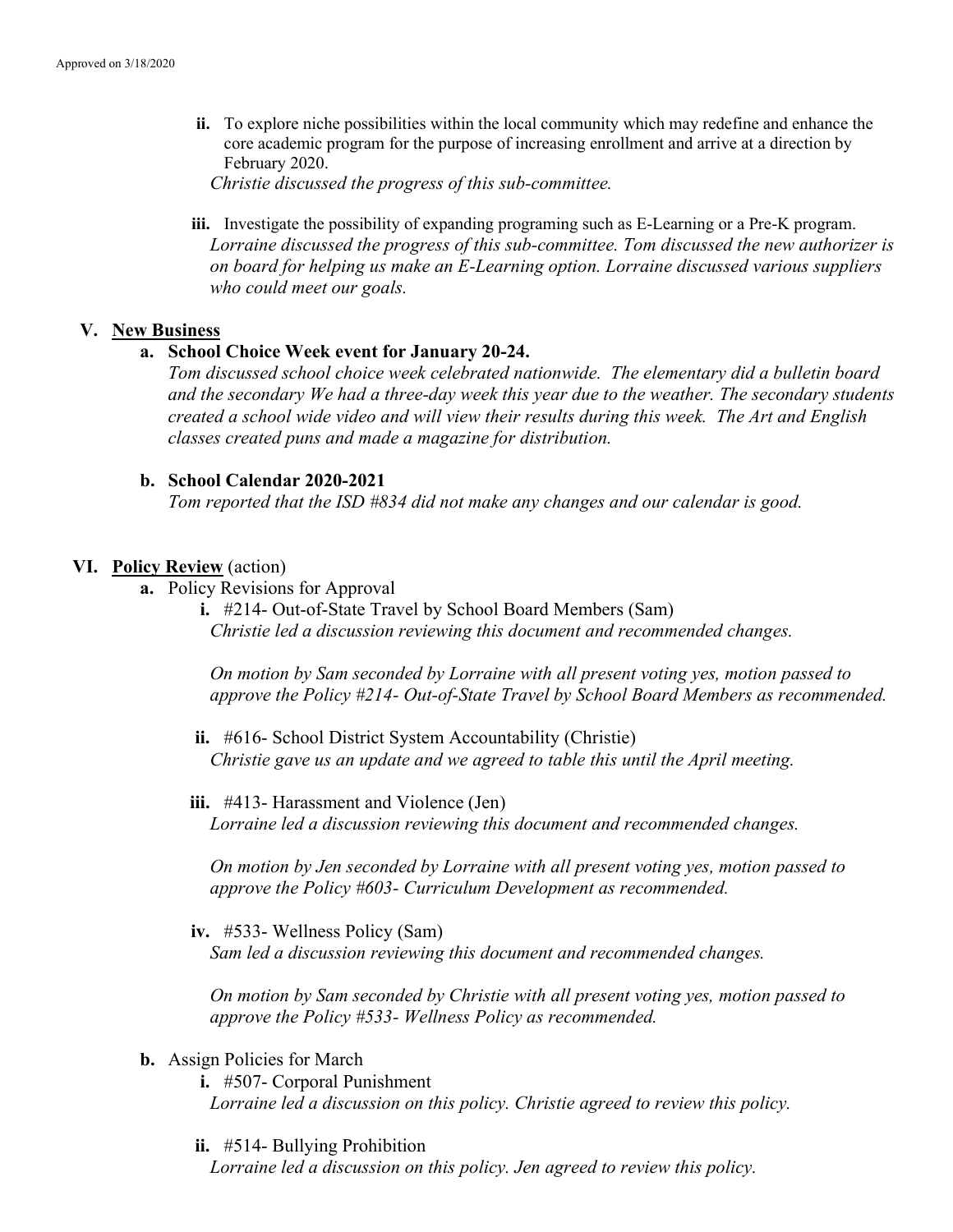## VII. Administrator's Report

Tom Kearney gave a report on the state of the school including the following:

- Cleaning Service: Tom discussed the progress of our cleaning service. He reduced their responsibilities which saved around \$480.00 a month.
- Enrollment: Tom reported the following: Our current enrollment is 101. We had 21 new enrollments since school opened and 18 dropped. Of those who left 6 moved; 2 simple choice, 3 for mental health and 7 left under guidance because of severe behavior. Attendance is at 92.47% and the ADM is currently 102.26.
- Referrals: So far this year we had 126 total referrals: 47 for Defiance; 22 for Disrespect and 11 for Physical aggression (no injury. By Teacher: One teacher wrote 47, 2 wrote 18, 3 wrote 14 and 4 wrote 8. By Grade: 22  $7<sup>th</sup>$  grade, 40  $8<sup>th</sup>$  grade, 19  $9<sup>th</sup>$  grade and 17  $10<sup>th</sup>$  grade. Friday's have the least referrals and Wednesday's are the highest.
- Building: Tom discussed the progress of the construction in the basement. They cut a hole and found the correction needed. We were billed \$7,000.00 per the original quote. Tom reviewed the repair quote and noticed the note for time and material. They revisited their bill and ended up charging us just under \$3,000.00.
- Playground: This project is moving forward. Tom meet with the Stillwater Parks and Recreation Committee to request additional funding. There was enthusiasm and the recommendation will be moved forward to the City Council. Tom received a call from a Star Tribune reporter who grew up in this neighborhood. He is interested in doing a story on this project.
- Health Insurance: We have the best program available which is often called the Cadillac Plan. He worked with our agent who represents the insurance pool. Our current plan, July  $1 -$ June 30, has a deductible year which starts January 1. This was never really made clear. Tom received a cold call from a competitor and has now signed over to a Public Employee Insurance Program (PEIP). MACS has endorsed PEIP. One of our requirements would be to make the deductible year be the same as the plan year.
- Staffing: Tom will be dealing with staff changes for next year.
- Culver's: Tom led a discussion on how this fund raiser is working and is considering changes for next year. Panera, Wendy's, and Chipotle were discussed as possible fund raisers for next year.

## VIII. Receive Donations

On behalf of the NHS School Board President Sam Taylor thanked the following contributors:

- \$50.00 Briggs Family for Secondary Field Trips
- \$10.00 Brossart/Warrington Family for Secondary Field Trips
- *\$10 Bell Family for Secondary Field Trips*
- *\$10 Heying Family for Secondary Field Trips*
- \$10 Martin/Ulrick Family for Secondary Field Trips

## IX. Other (not to exceed 5 minutes)

Tom discussed the death of a former student. The parent requested using our gym for the celebration of life space. Tom contacted the Banquet hall where we have our graduations to see if they could open it for us. They only charged the family \$100.00. There was an overwhelming number of people in attendance. Our little school has a very strong fabric that remains long after our students graduate.